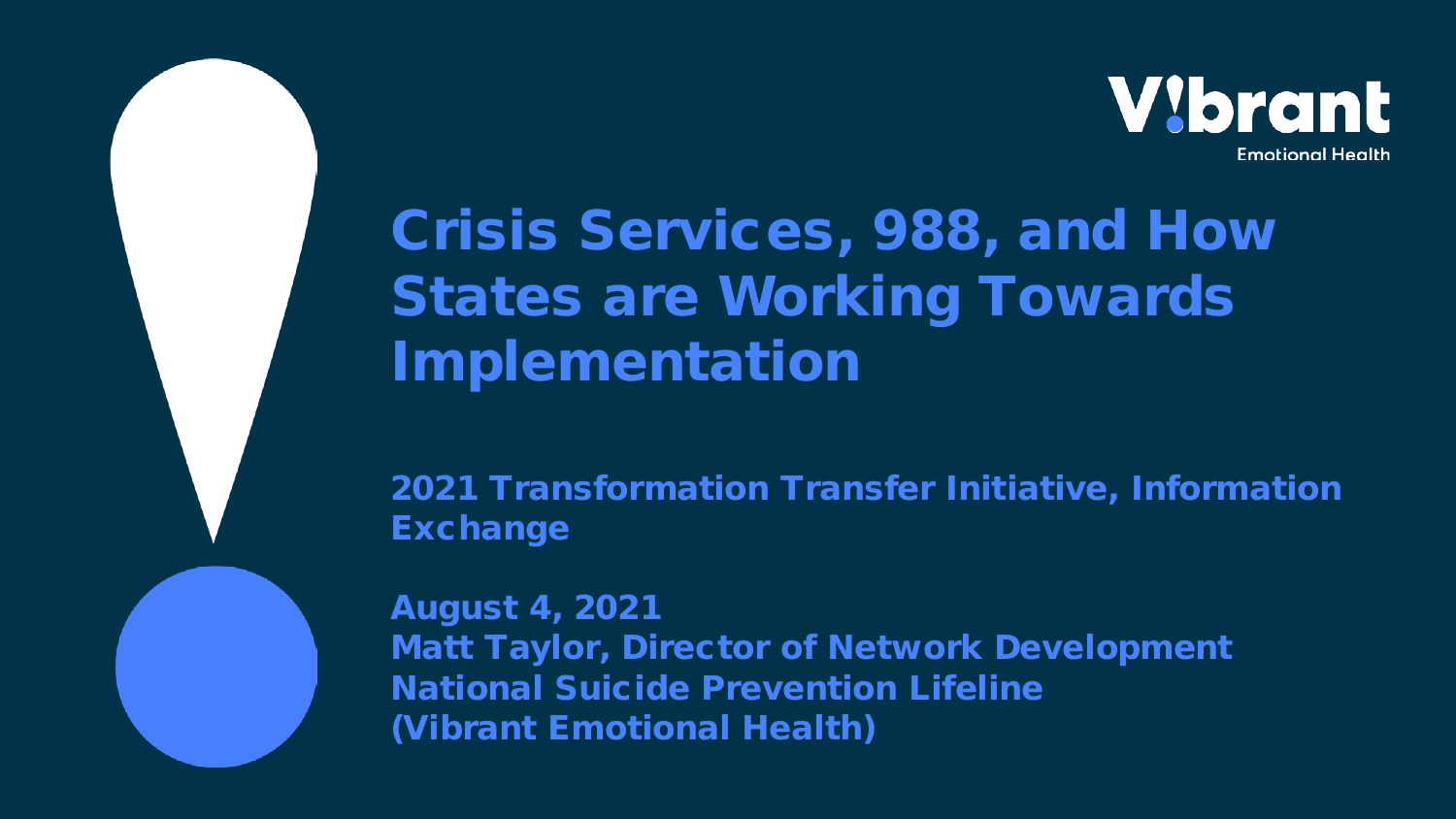# XXXXXX **ALALAM** XXXXX 11111 11111 XXXXXX

### Disclaimer

The views, opinions, and content expressed in this presentation do not necessarily reflect the views, opinions, or policies of the Center for Mental Health Services, the Substance Abuse and Mental Health Services Administration (SAMHSA), or the U.S. Department of Health and Human Services.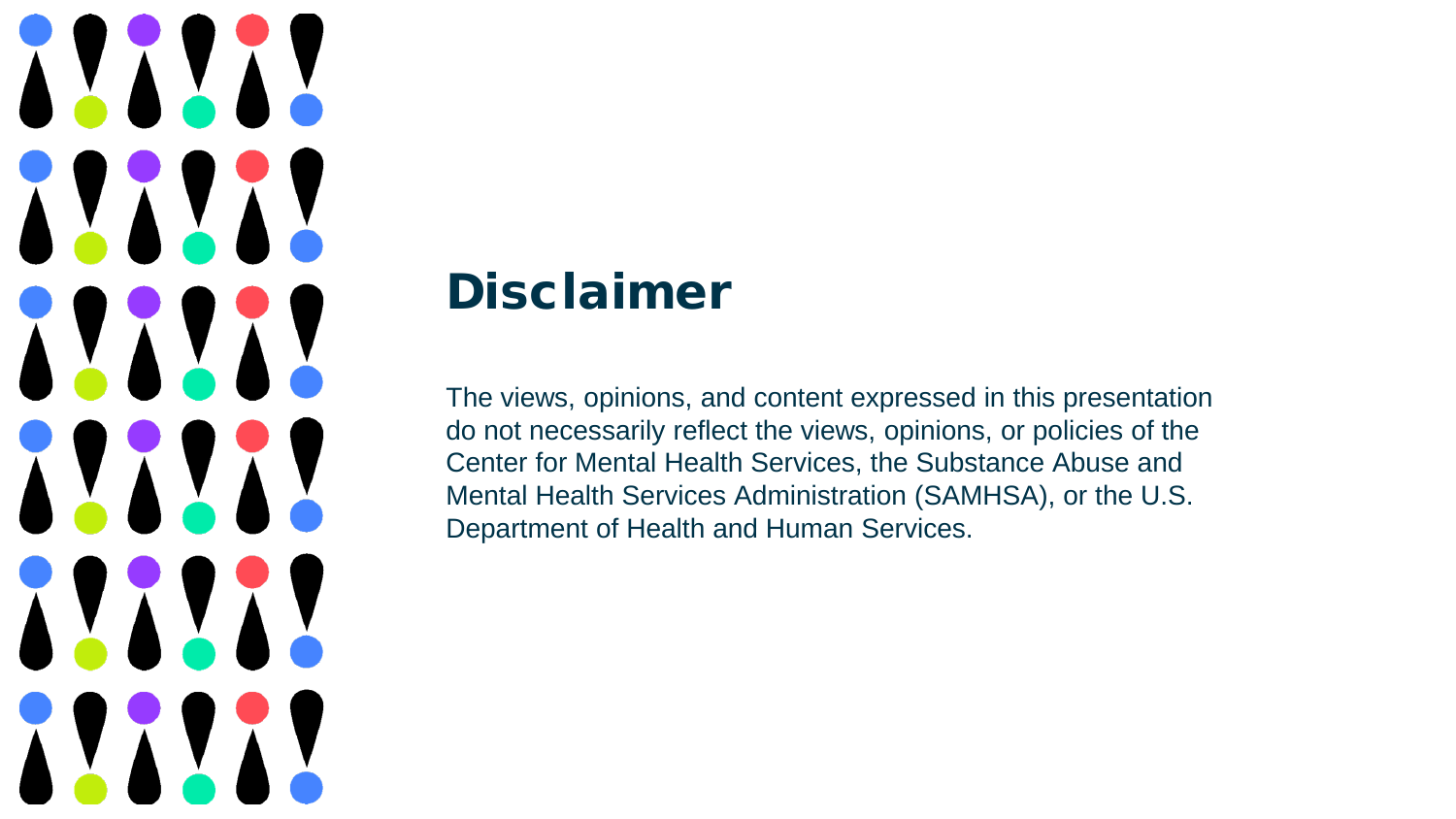# Lifeline: America's Public Mental Health Safety Net

 $\mathbf{A}$ 

1!

XX

X



To effectively reach and serve all persons who could be at risk of suicide in the United States through a national network of crisis call centers.





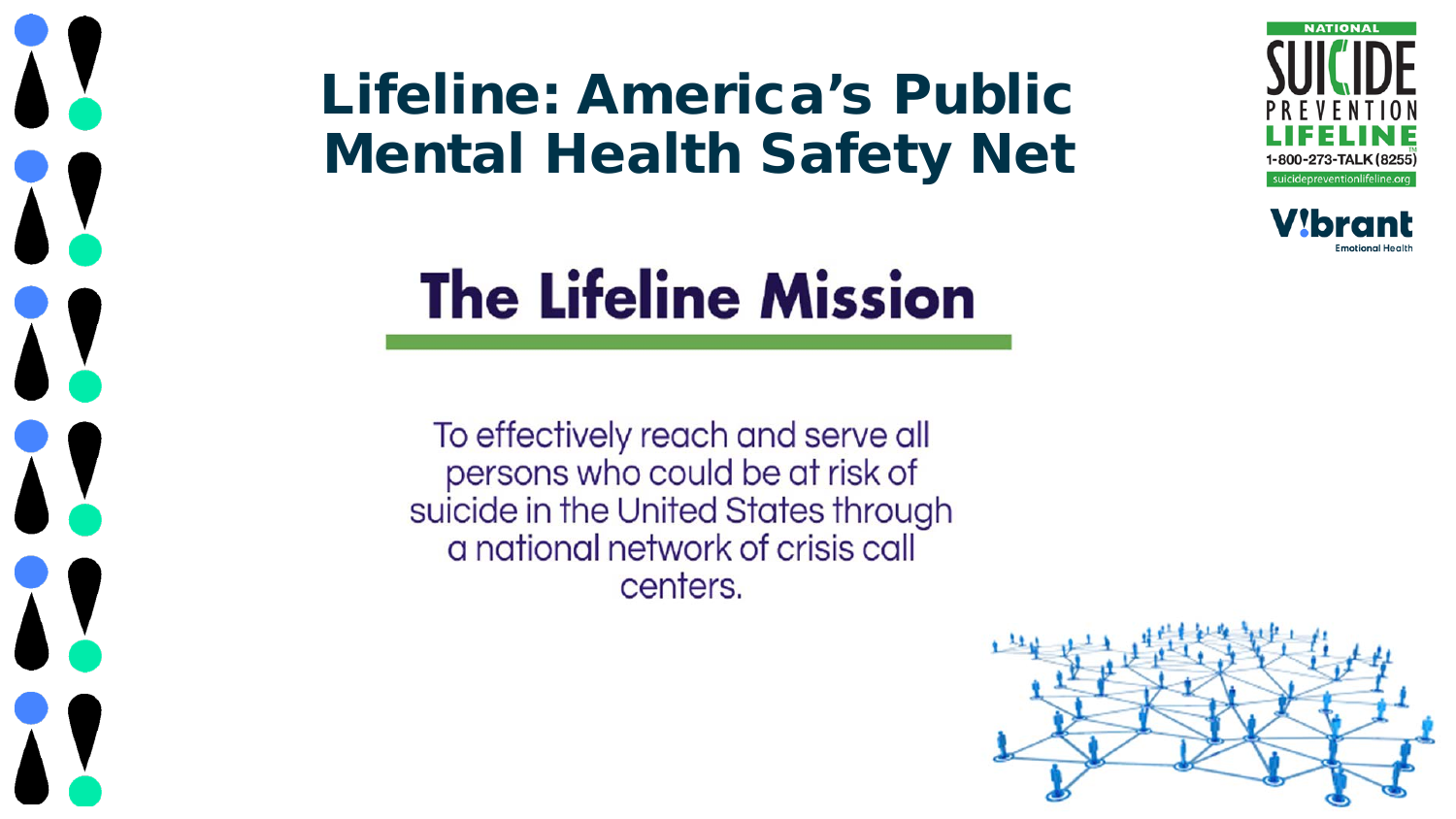# Lifeline Current State



**The National Suicide Prevention Lifeline is a network of independently operated, independently funded local and state call centers. The Lifeline is** *not* **one large national call center. It is a national portal for connecting to localized services.**

**2.4m calls received FY 2020**

**2020 Survey: Only 30% Lifeline centers received public funds to specifically answer Lifeline calls**



#### **190+ centers including**

- **9 national backups**
- **30 Crisis Chat Centers**
- **5 SMS Centers**
- **3 Spanish centers**
- **1 VCL backup**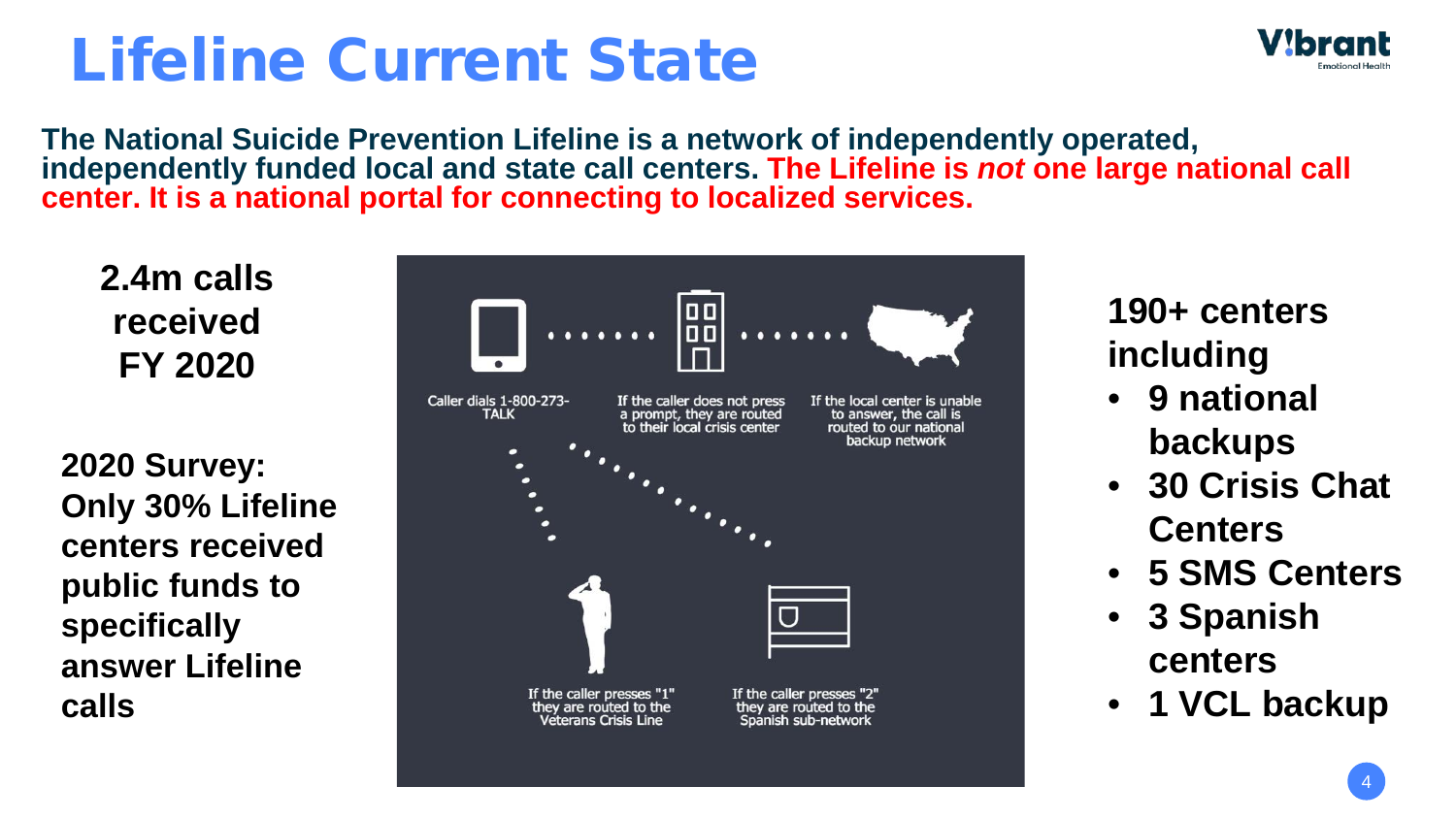#### **Suicide prevention** hotline to get three-digit phone number

FCC chairman says he will move ahead following legislation, staff report



**FCC requires all Telephone Provides to Enable 988 to Connect to the Lifeline Nationally by 7/16/2022**

*"Crisis Centers save lives…. Increasing the convenience and immediacy of access to a national suicide prevention and mental health crisis hotline via a 3-digit dialing code will therefore help spread a proven, effective intervention. In short, we believe that designating the 988 code for a national suicide prevention and mental health crisis hotline system is highly likely to lower suicide mortality risk in the United States….and thus that the benefits of this action are quite likely to outweigh the costs."*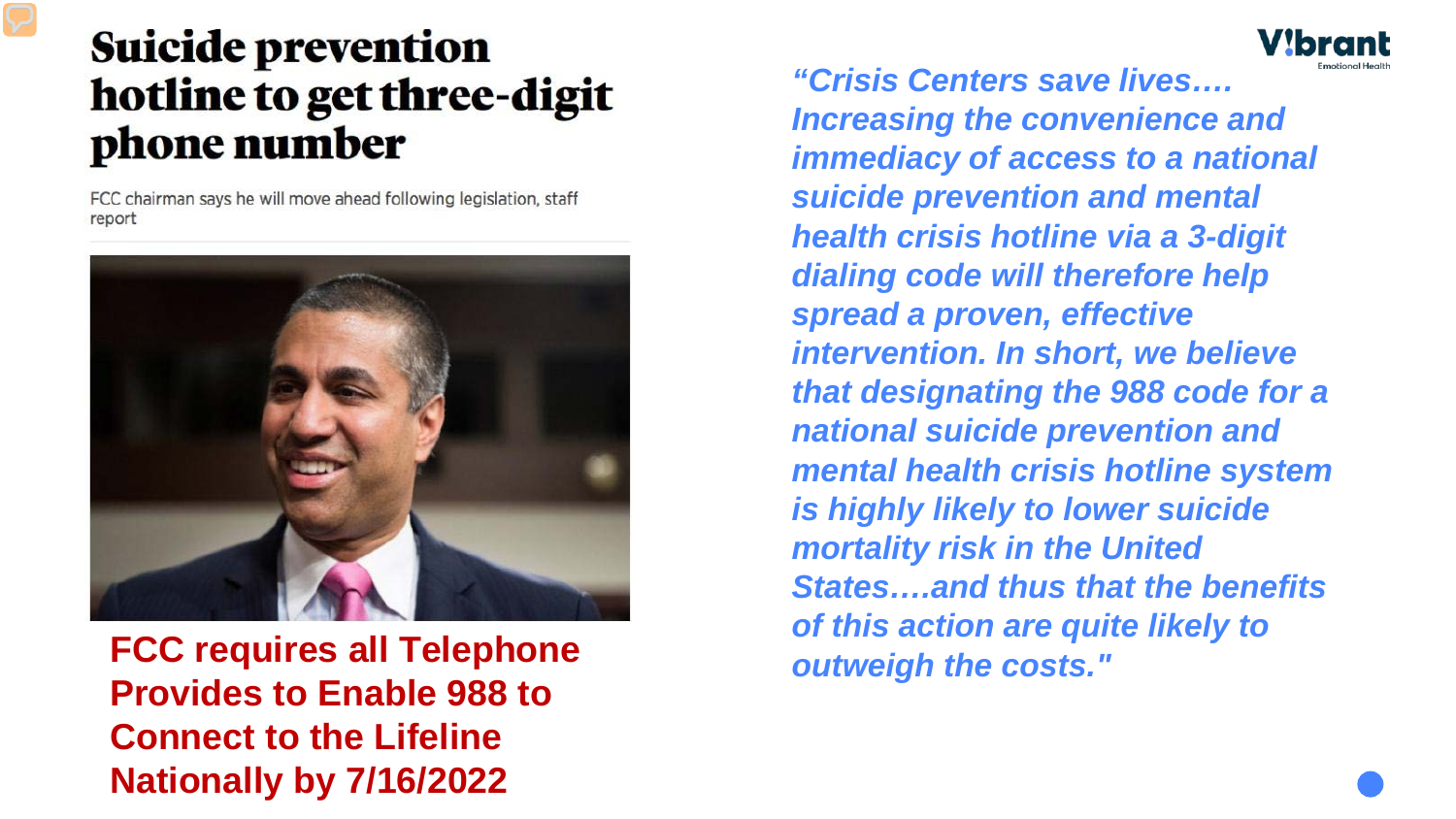### National Suicide Hotline Designation Act of 2020

- FCC must designate 988 as the three digit dialing code for the Lifeline
- FCC must complete a 6 month study on feasibility of providing geolocation/dispatchable information
- SAMHSA and VA must complete a 6 month study on federal resources necessary
- SAMHSA must complete a 6 month study outlining how to better serve high risk populations
- States are not prohibited from levying fee on mobile and IP enabled services to be used for 988 crisis centers and related services
- Signed into law on October 17, 2020



6

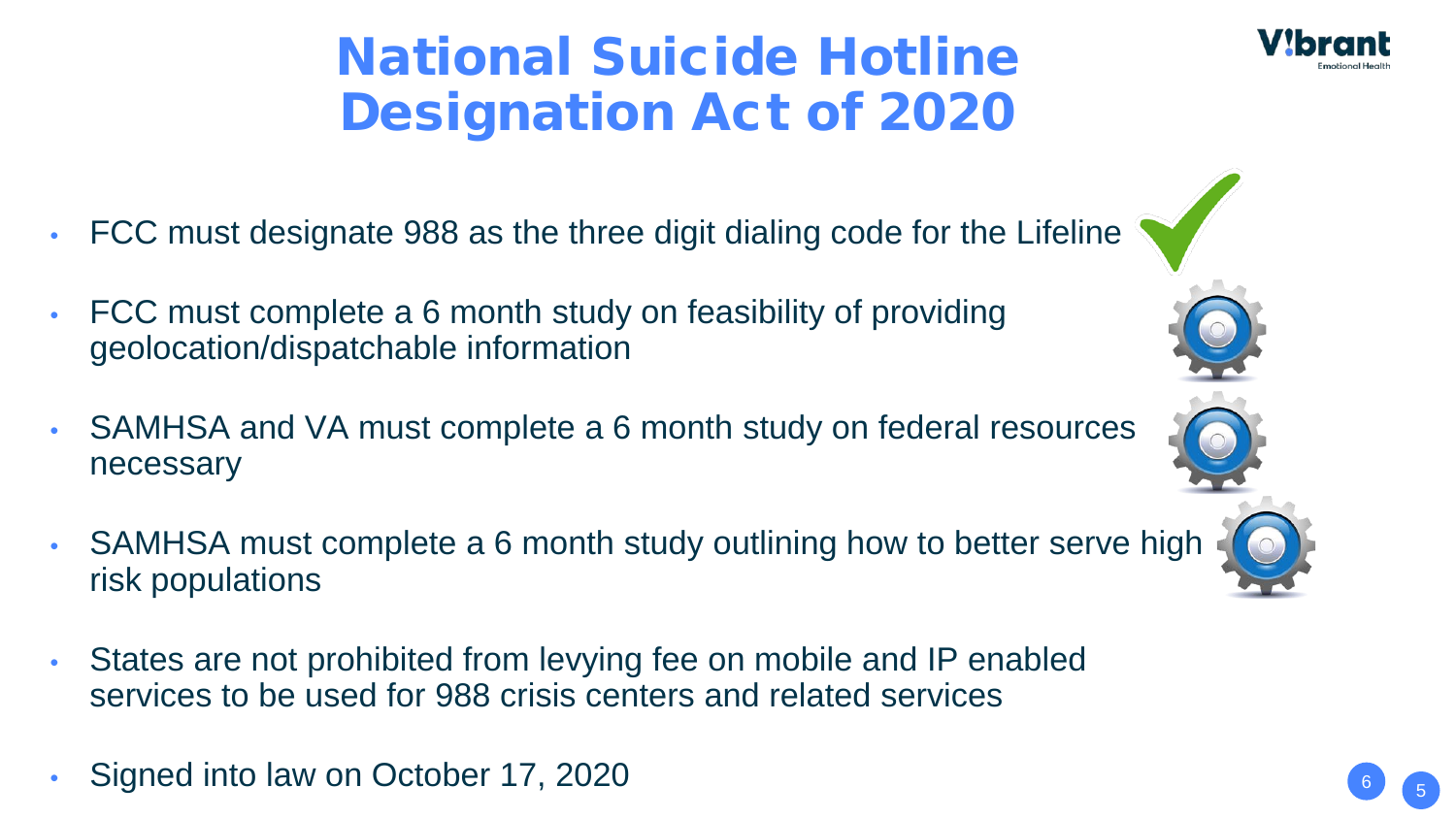### As of 8/3/21…state legislative movement to support 988 implementation





7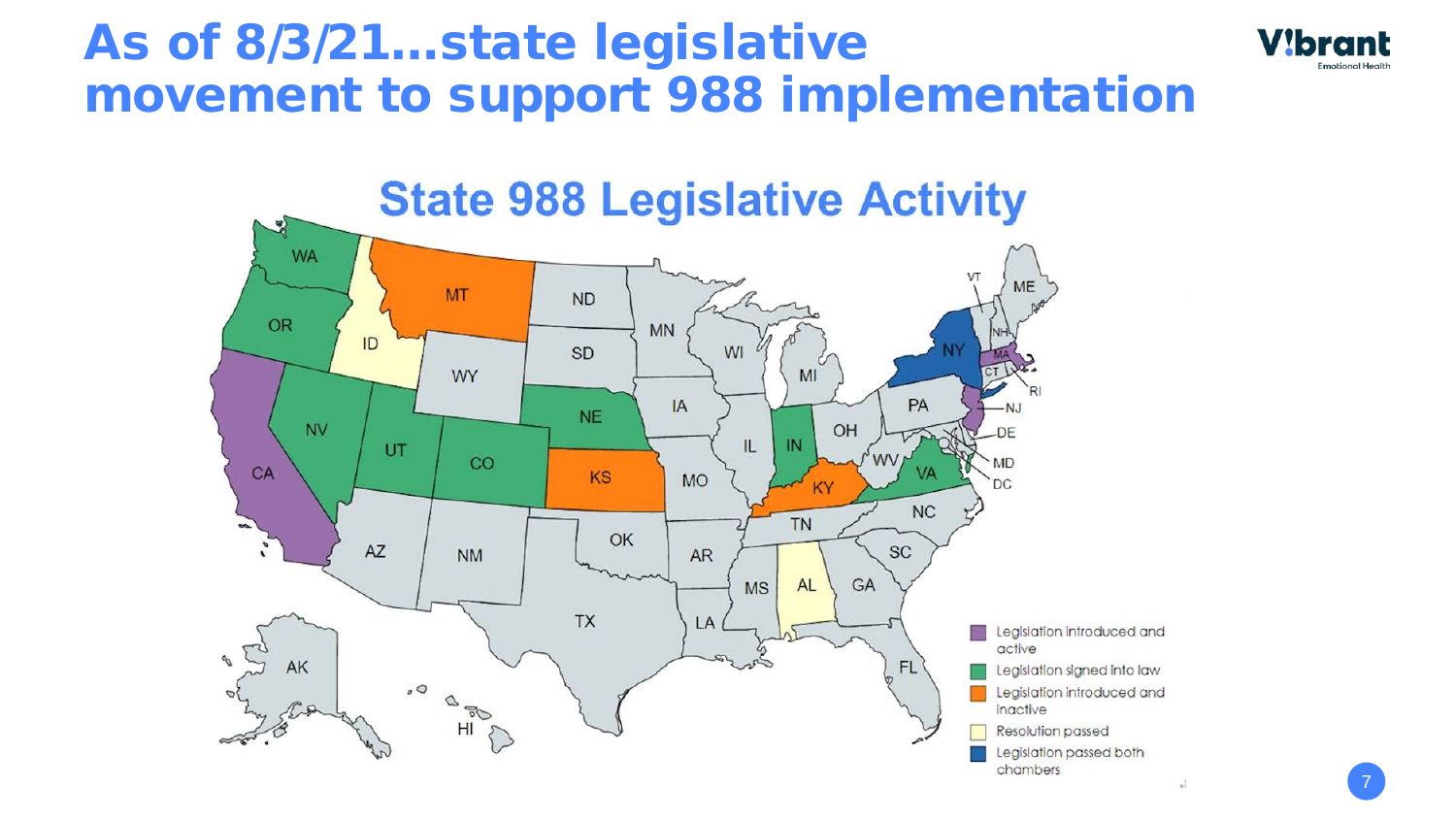### **What should 988 & the Lifeline of the future provide? At Vibrant Emotional Health we believe:**

988 serves as America's mental health safety net. We will reduce suicides and mental health crises, and provide a pathway to well-being.

#### **Mission**

Vision



Everyone in the US and the territories will have immediate access to effective suicide prevention, crisis services and behavioral healthcare through 988.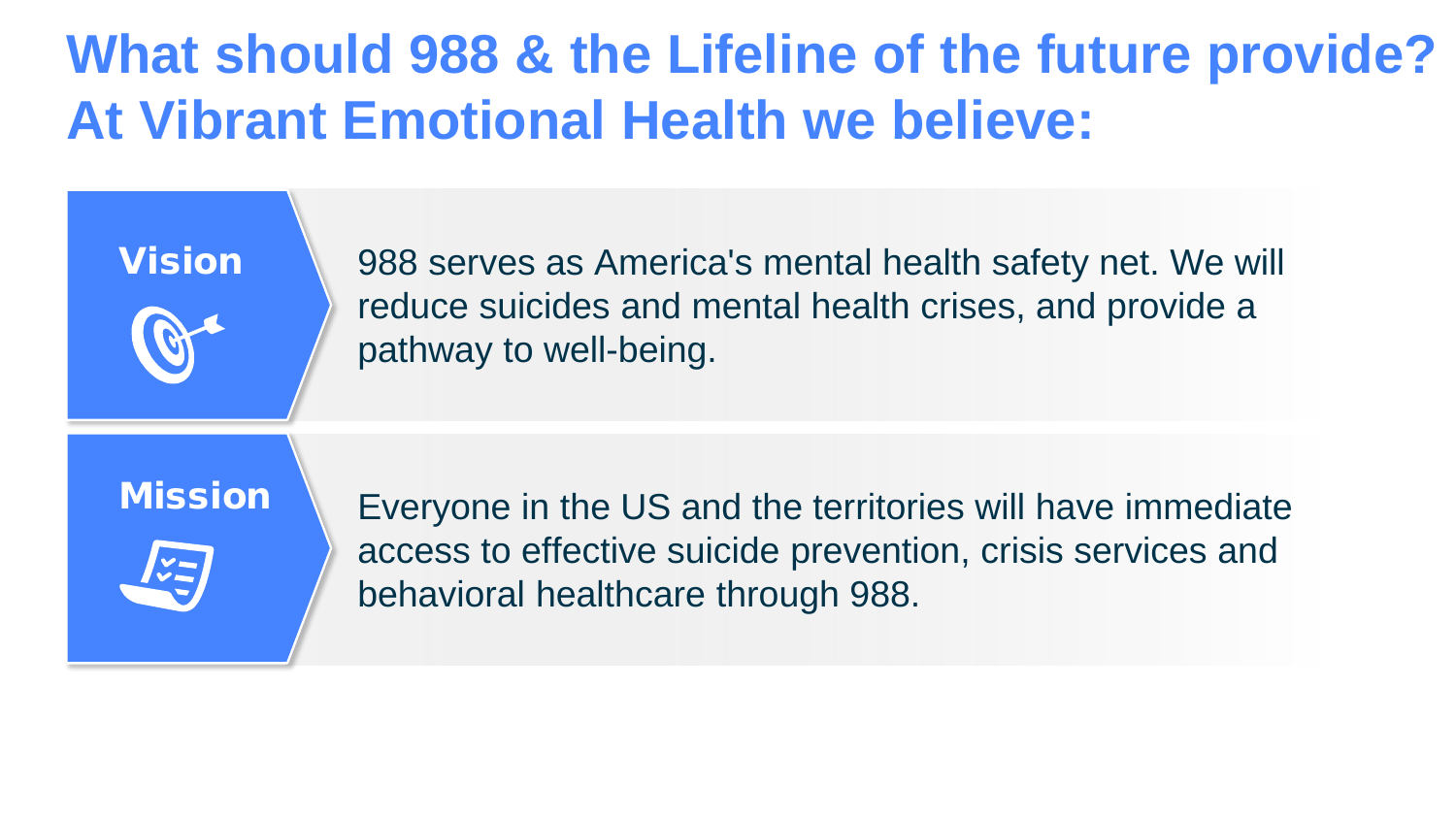

## How is 988 different than 911?

**"988 is designated as the universal telephone number within the United States for the purpose of the national suicide prevention and mental health crisis hotline system operated through** 

**the National Suicide Prevention Lifeline…".**



#### **Centralized Network Routing**

- Backups and Efficiencies
- Centralized quality assurance and operating standards



#### **A Crisis Care Service**

- Effectively reduces emotional distress & suicidality (free and accessible to all, 24/7/365
- Can also link to care & outreach services, follow-up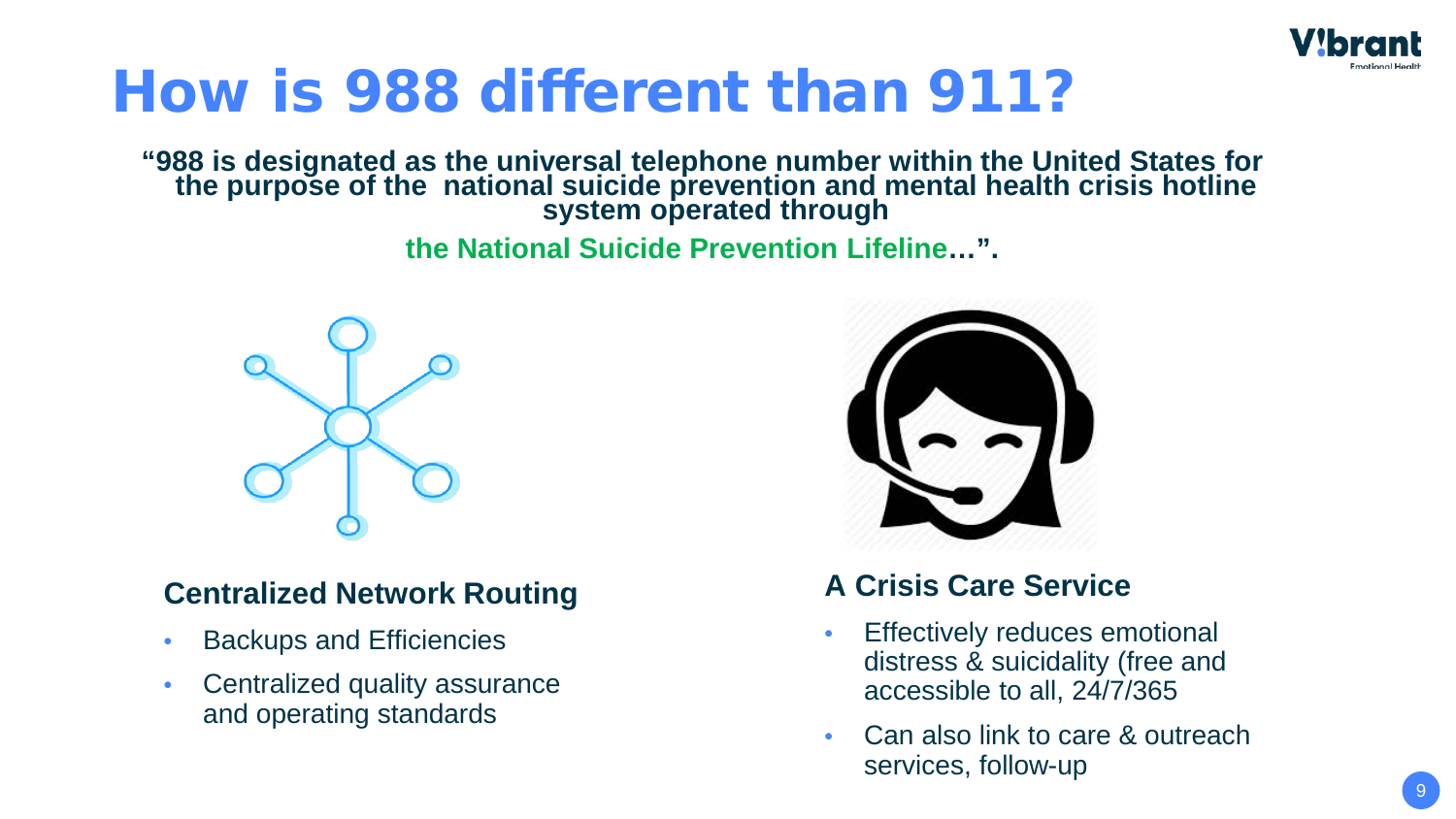

# How We Talk About 988

From the National Suicide Hotline Designation Act of 2020 (10/17/20), 988 shall be the:

- "UNIVERSAL TELEPHONE NUMBER FOR NATIONAL SUICIDE PREVENTION AND MENTAL HEALTH CRISIS HOTLINE SYSTEM.
- 9–8–8 is designated as the universal telephone number within the United States for the purpose of the **national suicide prevention and mental health crisis hotline system** operating through the National Suicide Prevention Lifeline."
- Vibrant recommends states and territories advertise 988 as a *crisis* line. We **do not** recommend advertising this line for services that are not crisis related.
- $\triangleright$  Lifeline centers, including our backup centers that may receive overflow calls, chats and texts from your state or territory, may not all have specialized expertise across a broader range of topics. For this reason, consistency in public messaging about 988's scope of services, including its distinction from 911, is important.
- Marketing 988 as something other than a crisis line may misrepresent the line's services and be problematic for people in distress.
- If your state or territory has specific questions about how to advertise the range of services 988 provides, please contact SAMHSA.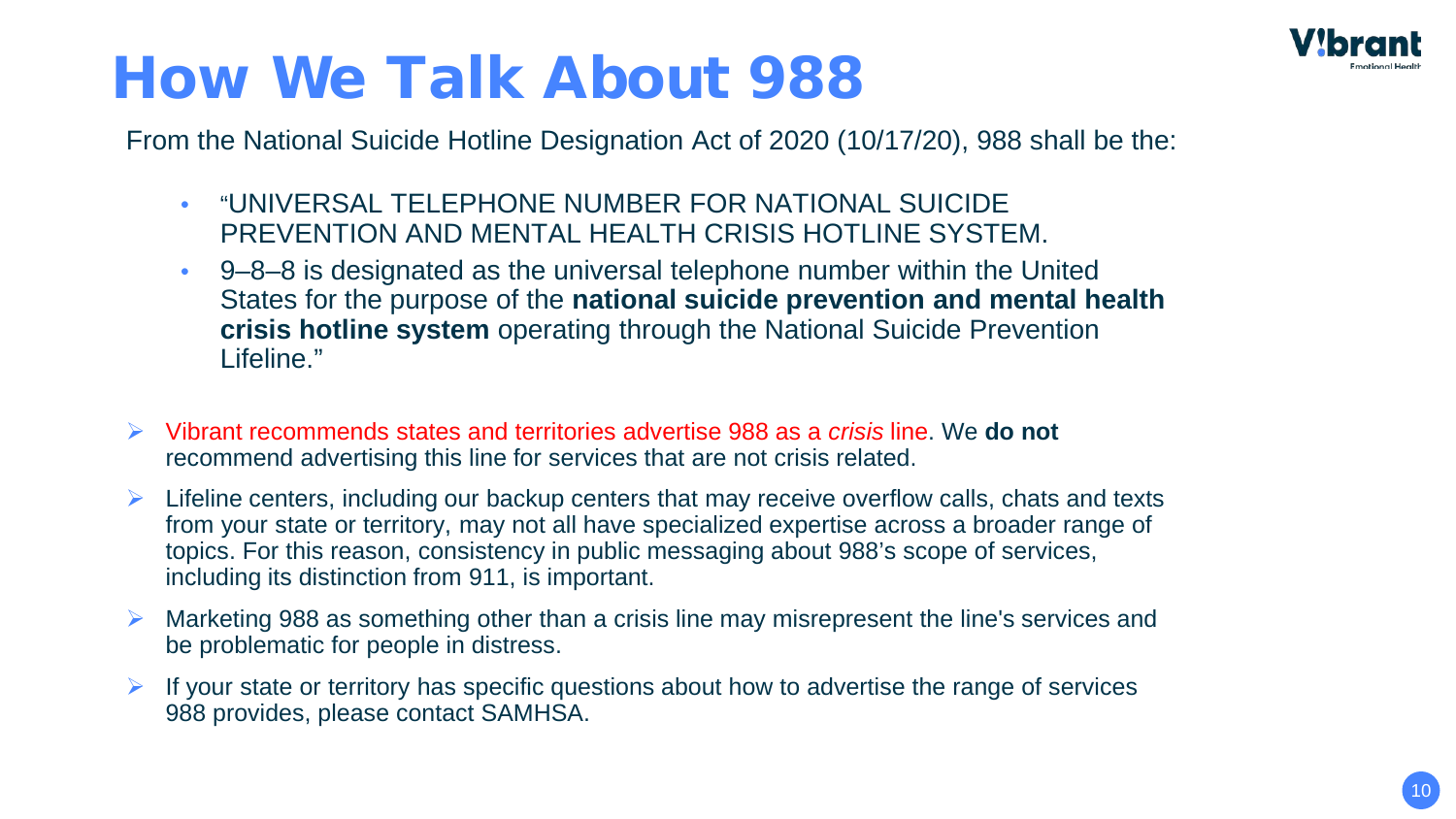

# How We Talk About 988

**While some national and local telecom providers have been able to activate 988 locally, this service will not be available nationally until July 2022.** 

**We encourage state and U.S. territory public and mental health agencies, 988 planning grant partners/coalitions, as well as people in crisis, to continue to call 1-800-273-TALK (8255) up until July 16, 2022.**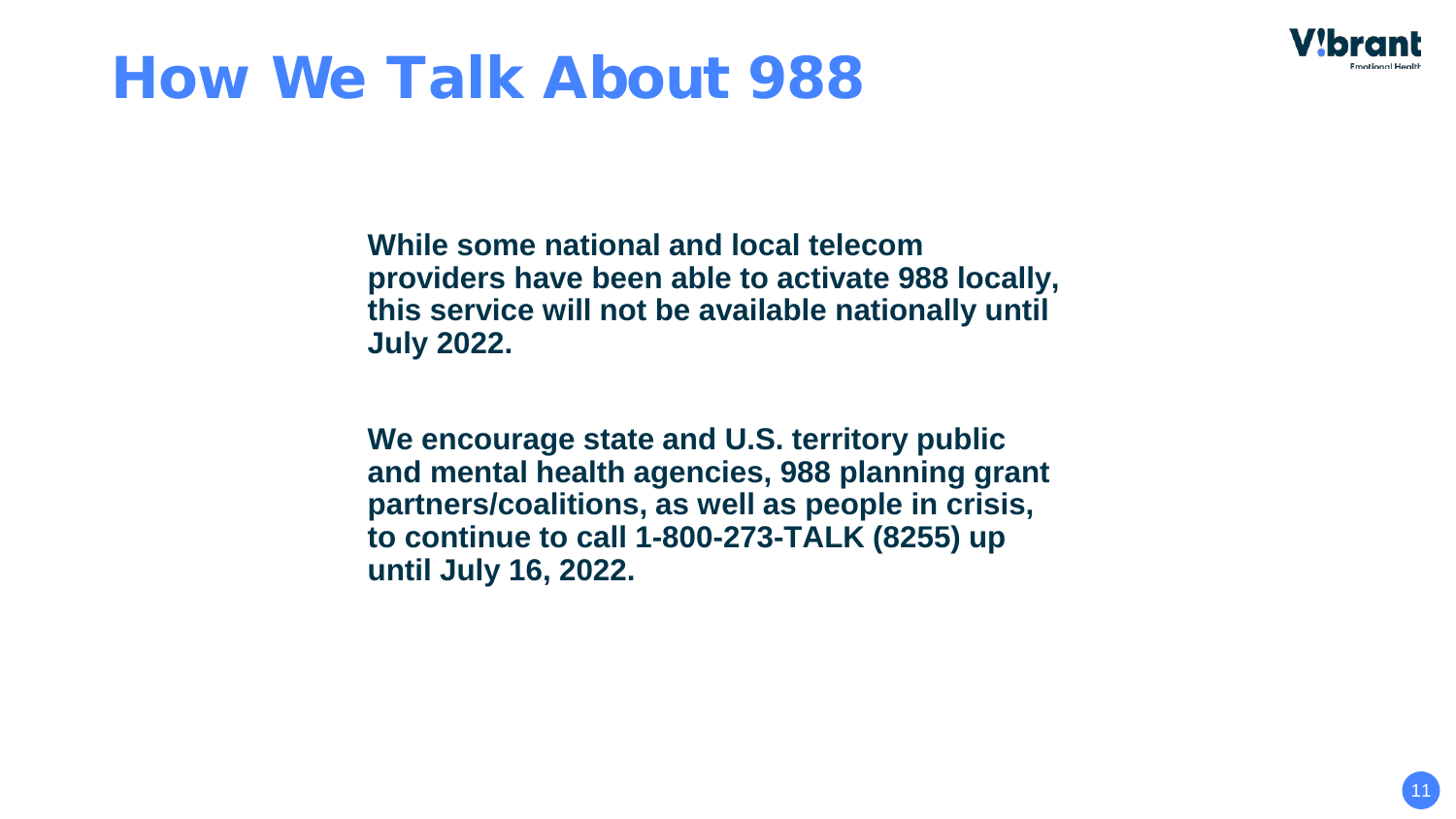#### How many people and who will 988 serve? **Estimates and Definitions**



**Individuals in the potential addressable and potential serviceable populations for 988 may be at higher risk for emotional distress, and may move between and in and out of these categories throughout life.**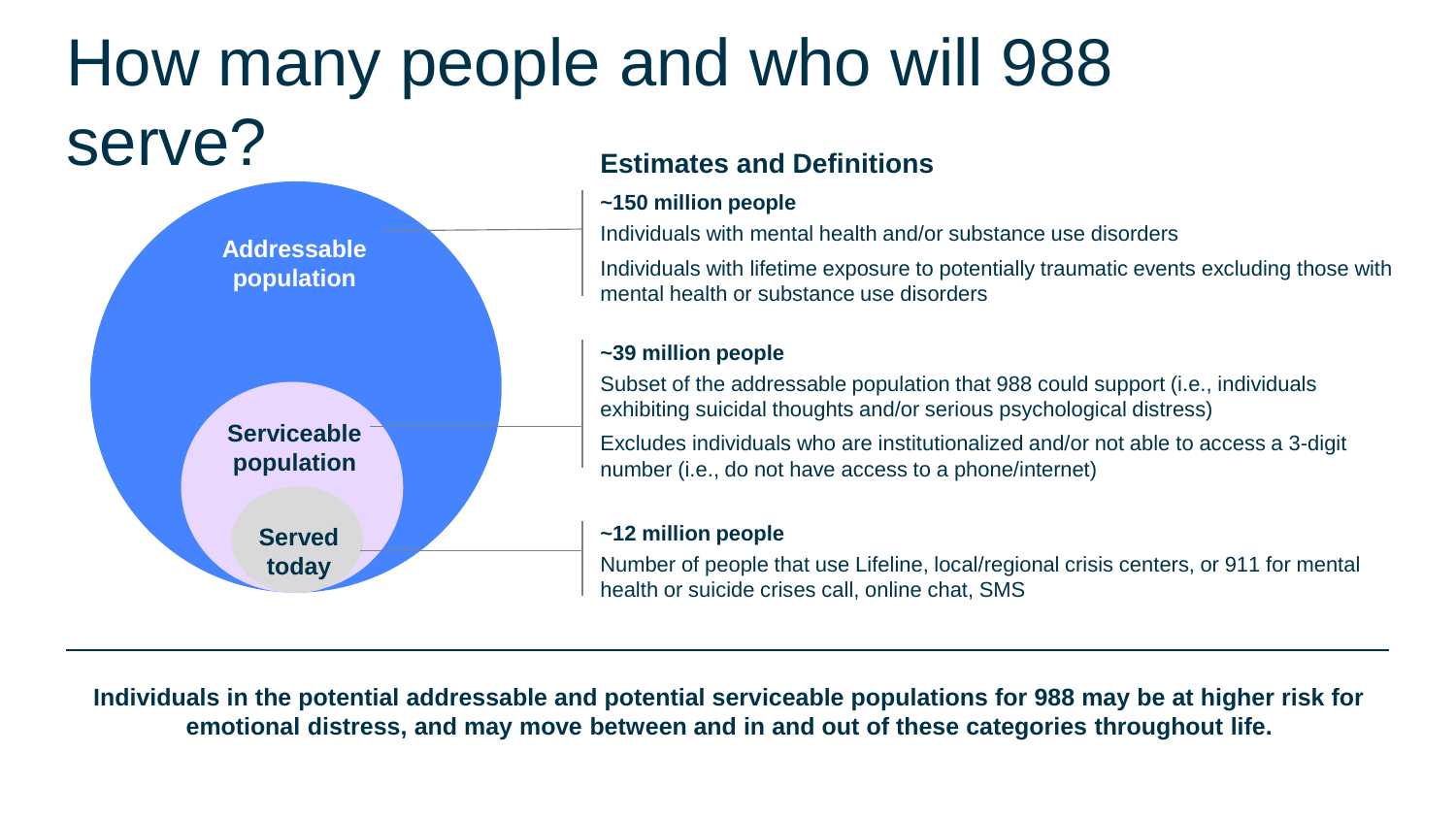# How will 988 impact contact volume?

There are 3 potential sources of volume under 988 that, together, will increase contact volume.

| <b>Volume type</b>                      | <b>Definition</b>                                                                                                                                                                                                                                                                                                                                                                                                                                |
|-----------------------------------------|--------------------------------------------------------------------------------------------------------------------------------------------------------------------------------------------------------------------------------------------------------------------------------------------------------------------------------------------------------------------------------------------------------------------------------------------------|
| <b>Baseline volume</b>                  | Volume of <b>potential future Lifeline calls that may be serviced by 988</b> based on historical Lifeline patterns across call,<br>chat, and text.                                                                                                                                                                                                                                                                                               |
|                                         |                                                                                                                                                                                                                                                                                                                                                                                                                                                  |
| <b>Diverted volume</b>                  | Volume of non-Lifeline crisis center volume that may be serviced by 988 (instead of regional/local numbers) based on<br>historical patterns and assumptions on individuals choosing to use 3-digit 988 number over local numbers.<br>Volume of future 911 volume that may be serviced by 988 (instead of 911) based on historical 911 data, academic<br>literature, and potential considerations around systems change related to 911 diversion. |
|                                         |                                                                                                                                                                                                                                                                                                                                                                                                                                                  |
| <b>New volume</b>                       | New potential volume to 988 based on the estimated share of the potential serviceable population that has not<br>been historically serviced by the Lifeline, local/regional centers, or 911, but may use 988 in the future (primarily driven<br>by an assumption on potential effect of marketing and awareness of 988 in the general population).                                                                                               |
|                                         |                                                                                                                                                                                                                                                                                                                                                                                                                                                  |
| <b>Total potential</b><br>volume to 988 | Total volume reflects demand and will vary by design choices and over time.                                                                                                                                                                                                                                                                                                                                                                      |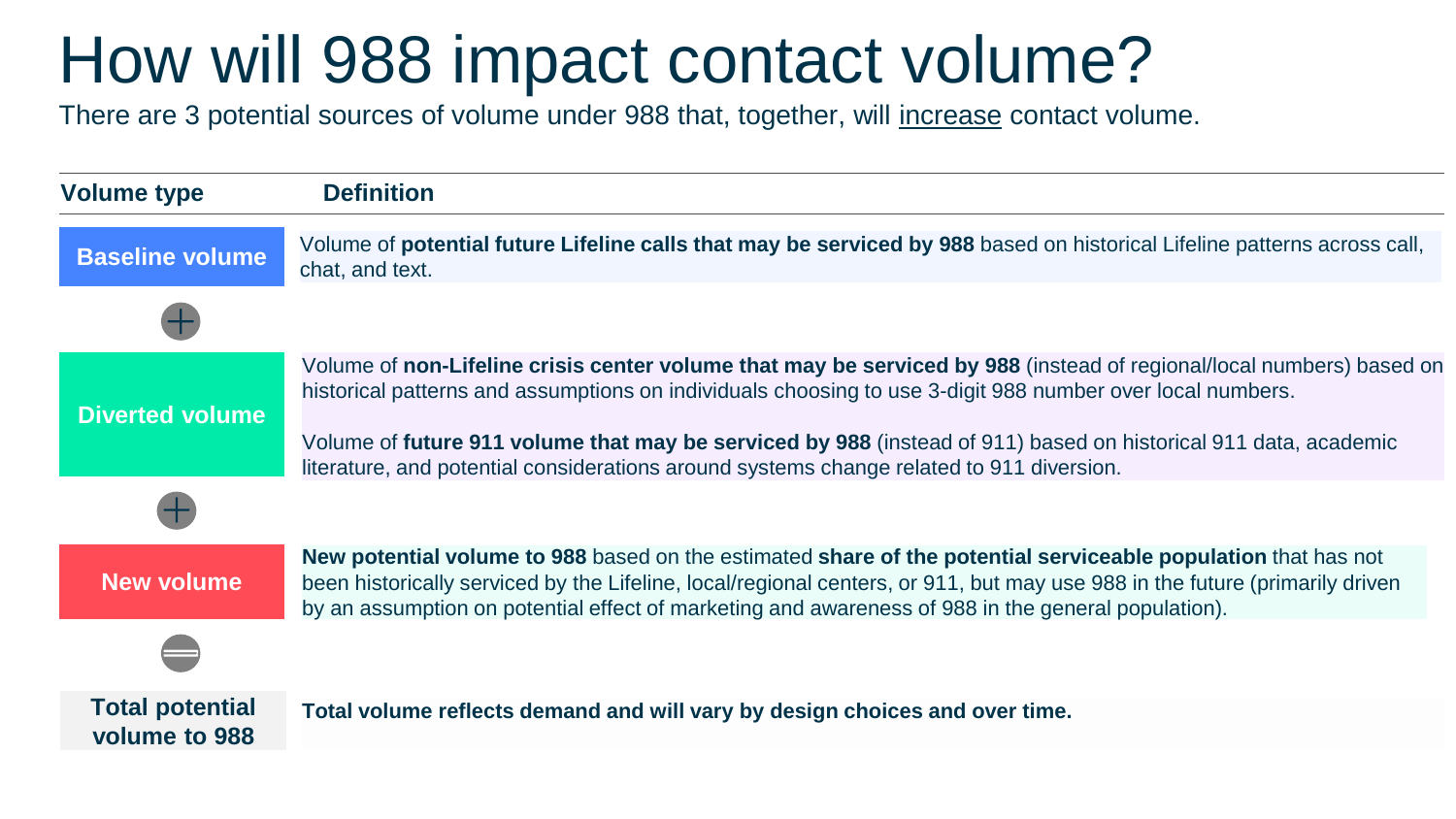### **Demand for 988 services may range from ~6-12M contacts in year 1 and ~13-40M contacts in year 5**



14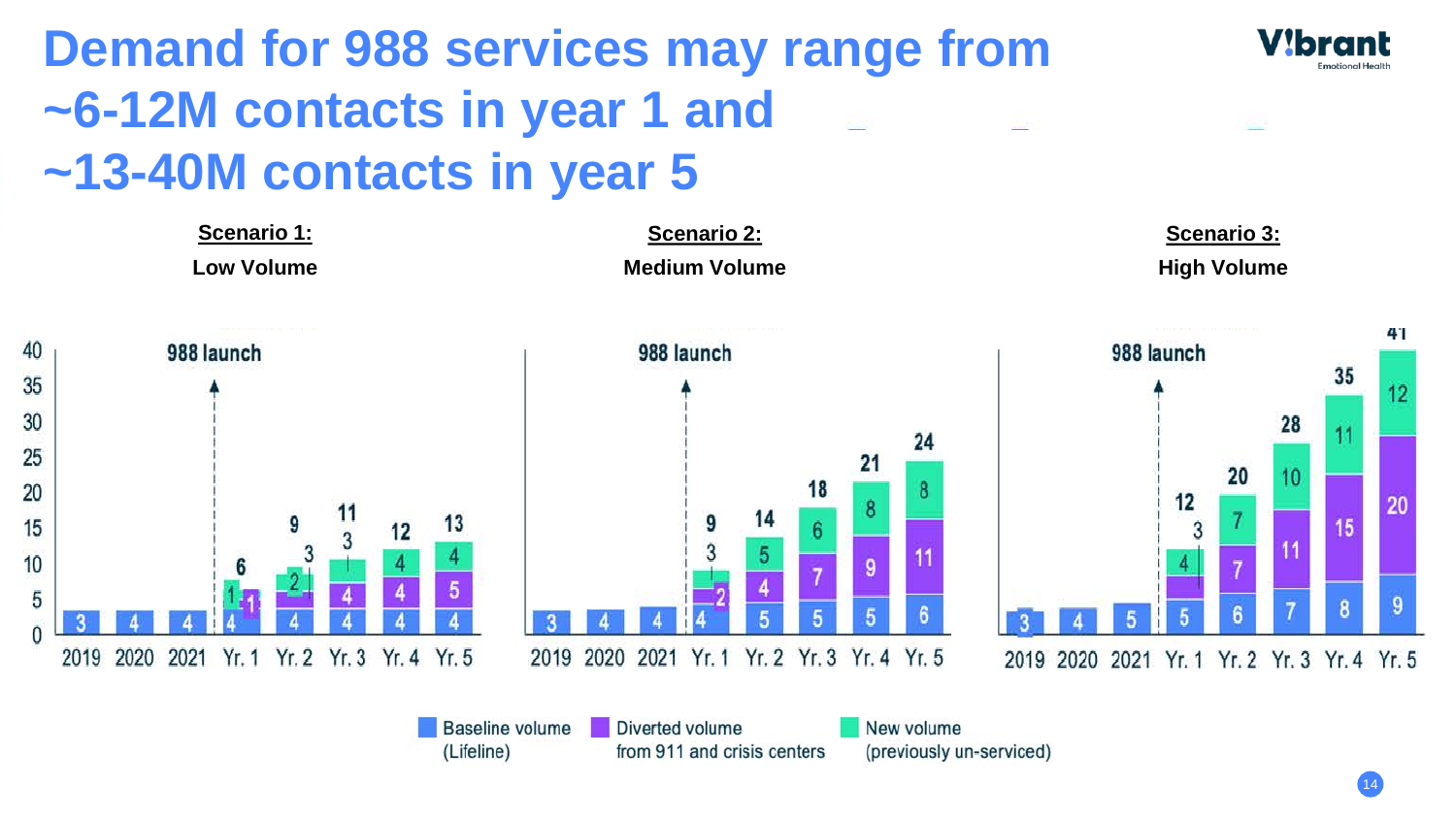#### **State-level volume projections were adapted from national volume predictions to inform service planning (single state example)**

**State level** forecasts focus on **potential utilization (total number of contacts handled)** to best inform service planning. In crisis work, it is common for callers to change their minds about talking to a crisis worker and hang up before a crisis worker can respond. Handled contacts are those that do not immediately disconnect. The most accurate estimates of are those based on the work required to handle contacts, so abandoned contacts are excluded from the state-level forecasts to best inform planning.

**Key assumptions that might change volume distribution across states as policymakers finalize decisions about the scope and structure of the services:**

- State forecasts assume:
	- Call, chat, and text are funded locally rather than nationally.
	- 988 network will have access to and utilize geolocation data.
- Specialized support for high-risk populations may be handled nationally reducing the overall work for each state.

| <b>Idaho Forecast Volume</b> |           |                                 |               |         |  |
|------------------------------|-----------|---------------------------------|---------------|---------|--|
| <b>Population</b>            | 1,860,120 | <b>Percent of US Population</b> |               | 0.6%    |  |
|                              |           |                                 |               |         |  |
|                              |           | Low                             | <b>Medium</b> | High    |  |
|                              | Offered   | 35,000                          | 51,100        | 69,400  |  |
|                              | Handled   | 26,100                          | 37,800        | 51,700  |  |
| Year 1                       | * Phone   | 14,500                          | 21,000        | 28,700  |  |
|                              | * Chat    | 11,100                          | 16,100        | 22,000  |  |
|                              | * SMS     | 500                             | 700           | 1,000   |  |
|                              |           |                                 |               |         |  |
|                              | Offered   | 72,800                          | 138,300       | 231,600 |  |
| Year 5                       | Handled   | 53,900                          | 102,700       | 172,700 |  |
|                              | * Phone   | 28,300                          | 55,200        | 93,000  |  |
|                              | * Chat    | 21,000                          | 39,100        | 65,700  |  |
|                              | * SMS     | 4,600                           | 8,400         | 14,000  |  |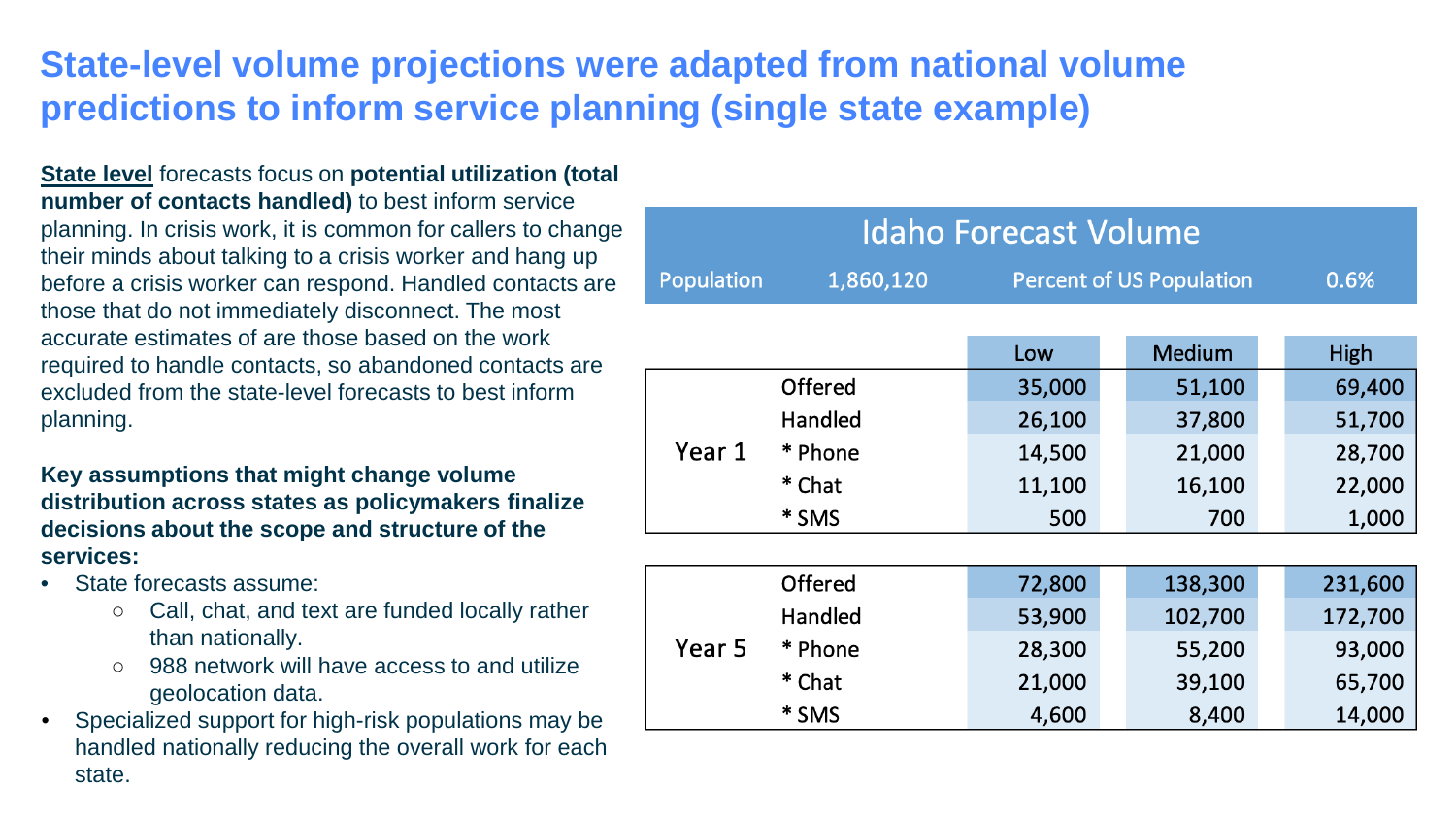

### **Vibrant and the Lifeline are planning for 988, and working with states on this planning, to ensure 988 includes:**

- Universal and convenient access
- High quality and personalized experience
- Connections to resources and follow up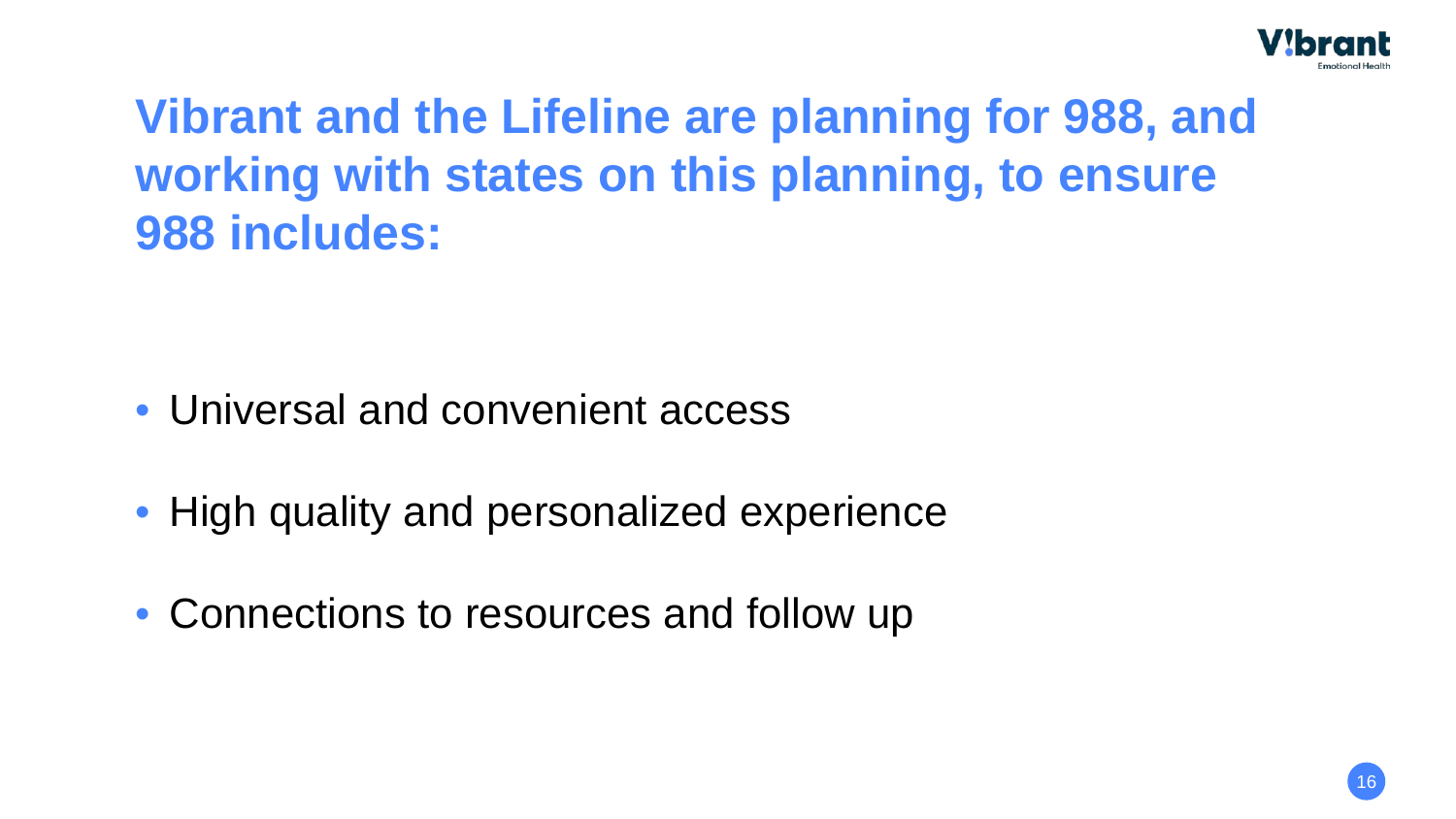# 988: Universal & Convenient Access

#### **Theme Tenets / goals**



**NATIONAL** 



**Public awareness and engagement:** 988 will have public awareness levels comparable to 911, and the public will be aware of the scope of services provided by and accessible through the line





**Resources for self-help:** 988 will provide access to resources for individuals to effectively help themselves and others to de-escalate crises, develop coping skills, and build resiliency

**Multi-channel availability:** 988 will be accessible through varying modalities based on individual needs (e.g., call, chat, text, video) by a unified platform



**Reliable and timely response:** All persons contacting 988 will be connected to professionally trained individuals in a reliable, timely, and efficient way

Source: Internal Vibrant documents, SAMHSA National Guidelines for Behavioral Health Crisis Care, FCC Fact Sheet on 988, Vibrant key subject matter expert interviews, external expert interviews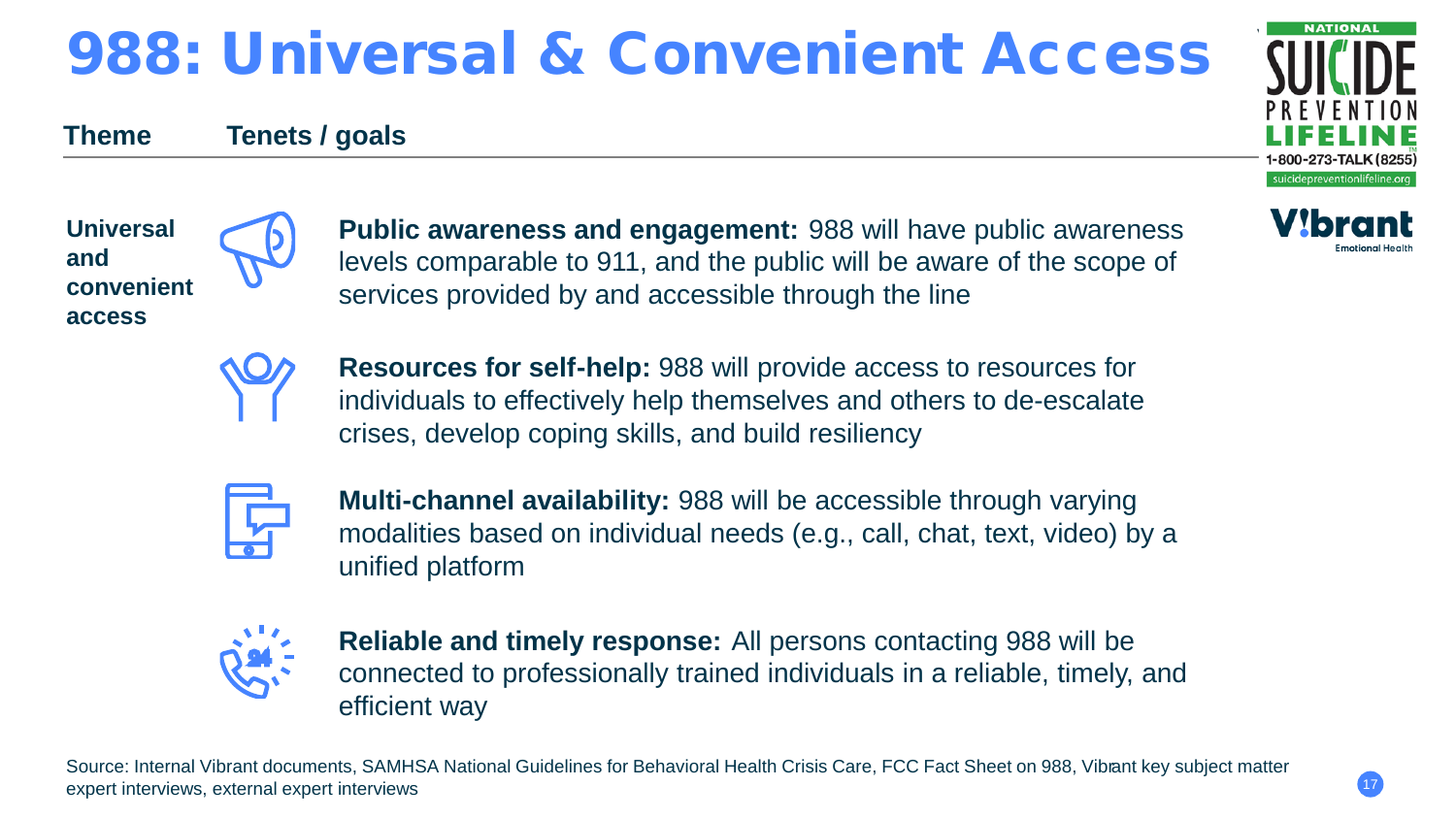

### 988: High Quality & Personalized Experience

#### **Theme Tenets/goals**



**High quality, personalized experience**



**Tailored support:** 988 will be a source of personalized, trusted support (e.g., tailored support for frequent callers, specialized services to meet functional, linguistic, or cultural needs)



**Consistency in line with best practices:** All persons contacting 988 should receive care in line with best practices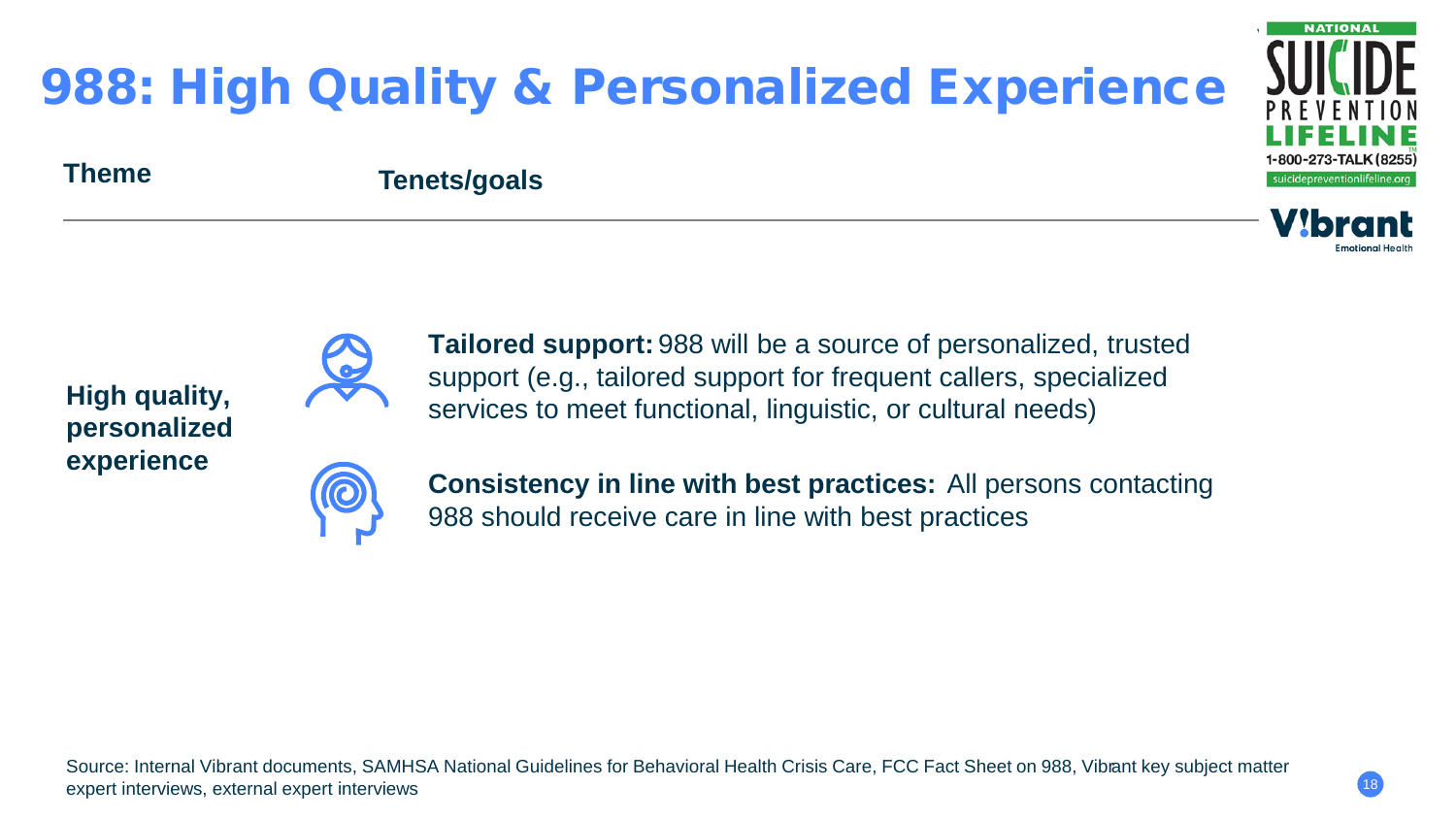### 988: Connection to resources and follow up



#### **Theme Tenets/goals**



**Localized response:** All persons contacting 988 will be connected to helpline support and additional local community resources (e.g., emergency dept, support groups) that reflect their location and local context (as relevant)

**Connection to local public health and safety services:** As needed, 988 can connect to local public health and safety services (e.g., Emergency Medical Services (EMS), Mobile Crisis Teams (MCTs), law enforcement, healthcare providers) to provide appro-priate support while avoiding unnecessary law enforcement involvement, emergency department (ED) use, and hospitalization



**Follow-up as needed***:* As appropriate, persons contacting 988 may be offered follow-up services to facilitate on-going support and safety

Source: Internal Vibrant documents, SAMHSA National Guidelines for Behavioral Health Crisis Care, FCC Fact Sheet on 988, Vibrant key subject matter expert interviews, external expert interviews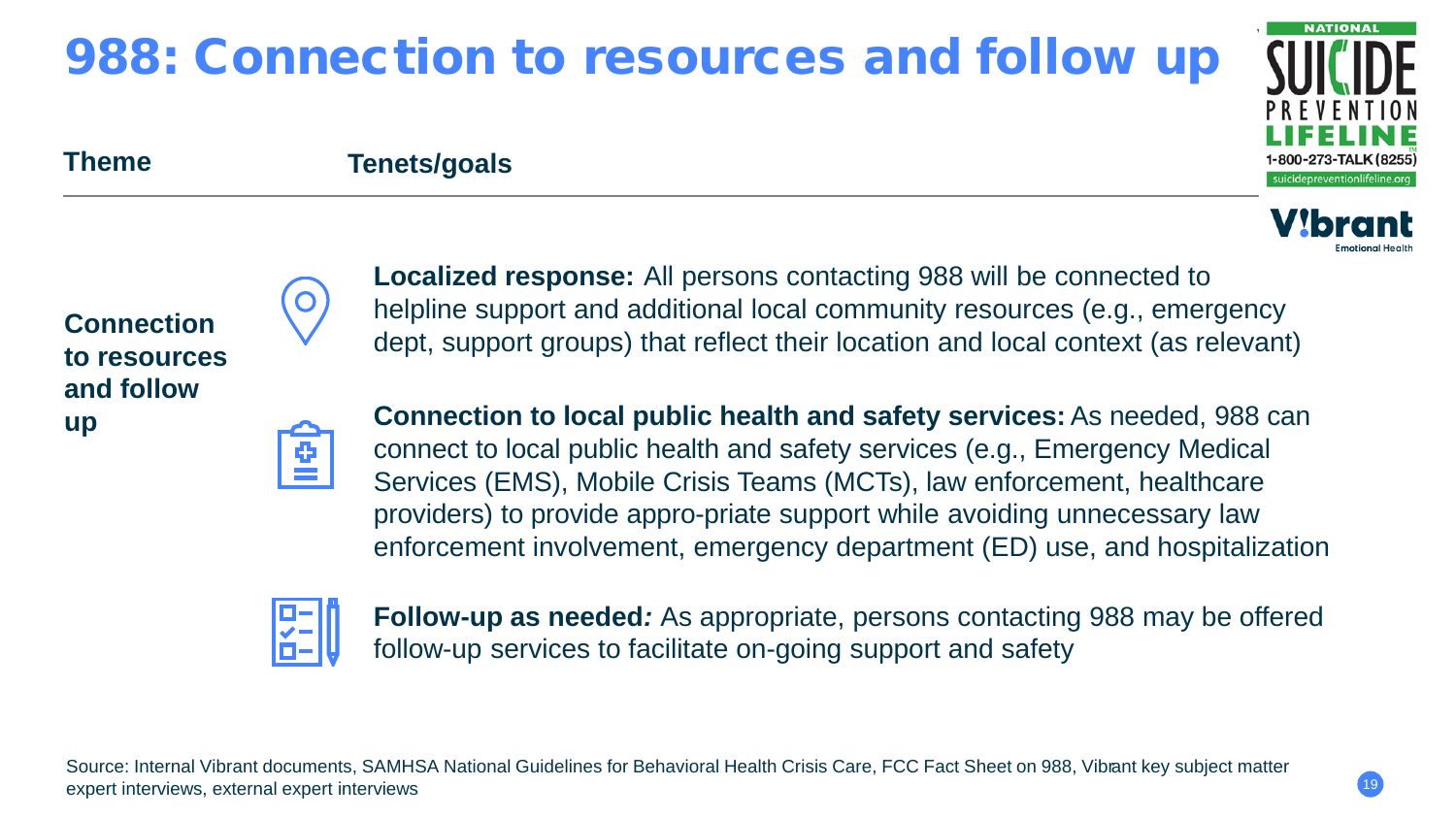#### Source: Internal Vibrant documents, SAMHSA National Guidelines for Behavioral Health Crisis Care, FCC Fact Sheet on 988, Vibrant key subject matter expert interviews, external expert interviews

follow-up services to facilitate on-going support and safety

# 988: Connection to resources and follow up

**Theme Tenets/goals**

**Connection to resources and follow up** 

**Connection to local public health and safety services:** As needed, 988 can connect to local public health and safety services (e.g., Emergency Medical Services (EMS), Mobile Crisis Teams (MCTs), law enforcement, healthcare providers) to provide appro-priate support while avoiding unnecessary law enforcement involvement, emergency department (ED) use, and hospitalization

**Follow-up as needed***:* As appropriate, persons contacting 988 may be offered

**Localized response:** All persons contacting 988 will be connected to

helpline support and additional local community resources (e.g., emergency





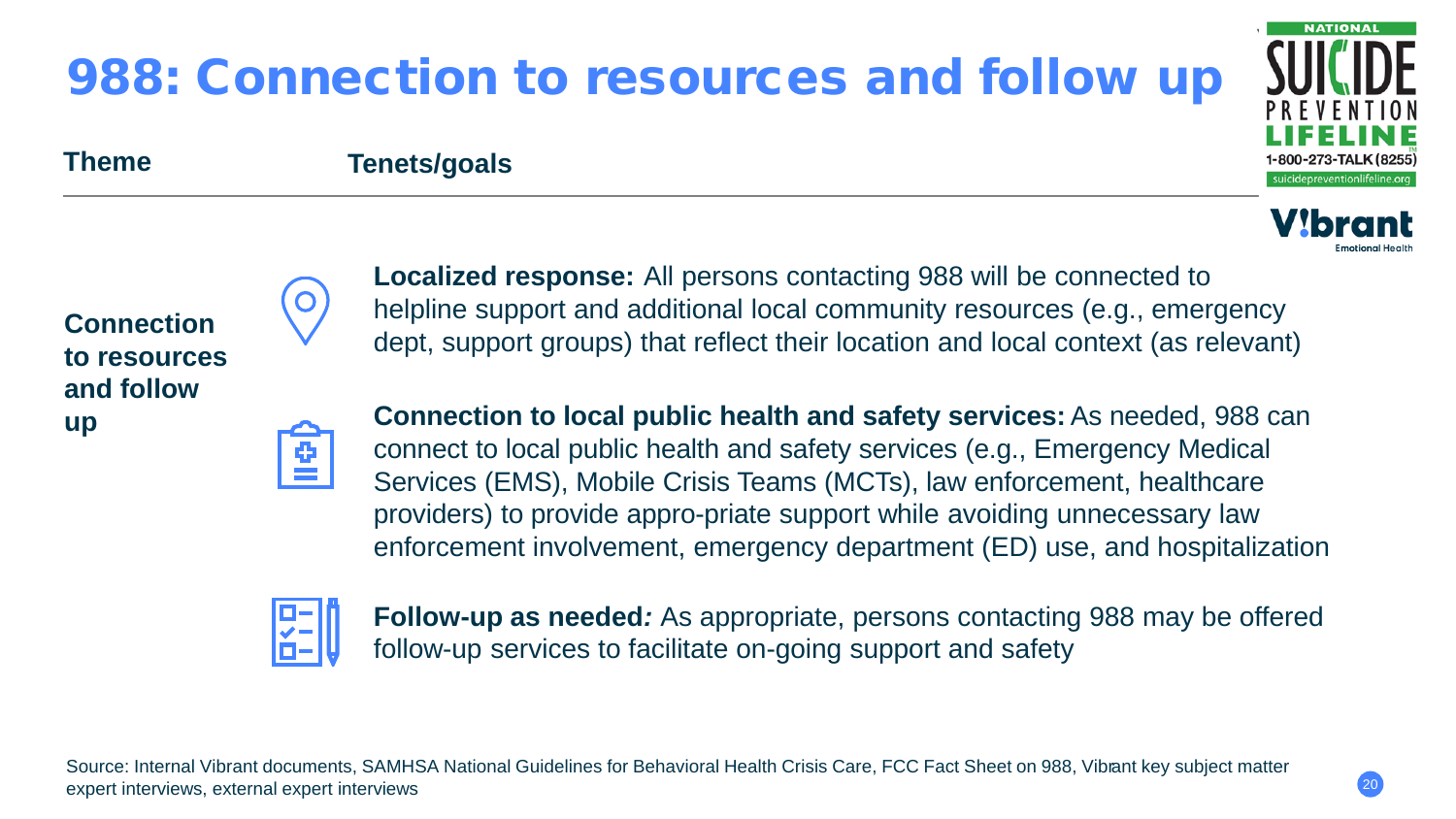



# Lifeline's State Capacity Building Grants (2019-2021)

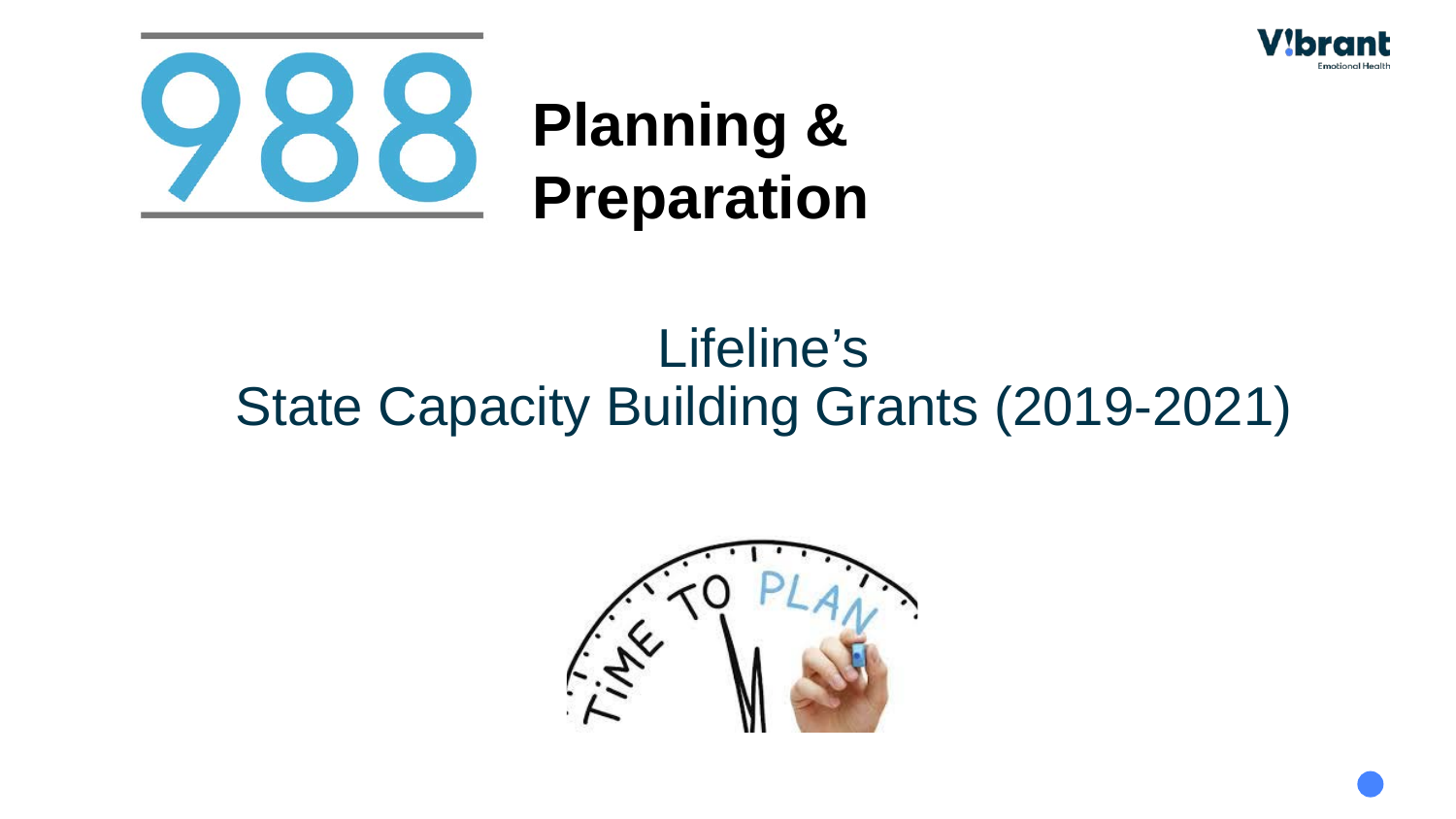# Current and Recent State Capacity Building Grants

#### **Lifeline's State Capacity Building Grants:**



- Grant funds come from increases in SAMHSA award to Vibrant for NSPL -- **and from private donations.** These were the some of the largest grant awards Lifeline has made in its15-year history.
- First two awards were made in 2017 to WA and MS (1-year awards) States moved from answer rates in the mid 40% range to the upper 70 and lower 80% range. States have impressively, to date, maintained investments.

• Fall 2019 and early 2020: Thirteen 2-year awards were made:

| Indiana - \$584,475       | Pennsylvania - \$1,366,999 |  |  |  |
|---------------------------|----------------------------|--|--|--|
| Kansas - \$193,946        | South Carolina - \$741,672 |  |  |  |
| Kentucky - \$278,433      | Tennessee- \$203,894       |  |  |  |
| Massachusetts - \$330,844 | Texas - \$3,080,806        |  |  |  |
| Michigan - \$1,368,944    | Vermont - \$135,728        |  |  |  |
| Nevada - \$168,659        | Virginia - \$328,413       |  |  |  |
| New York - \$2,063,101    |                            |  |  |  |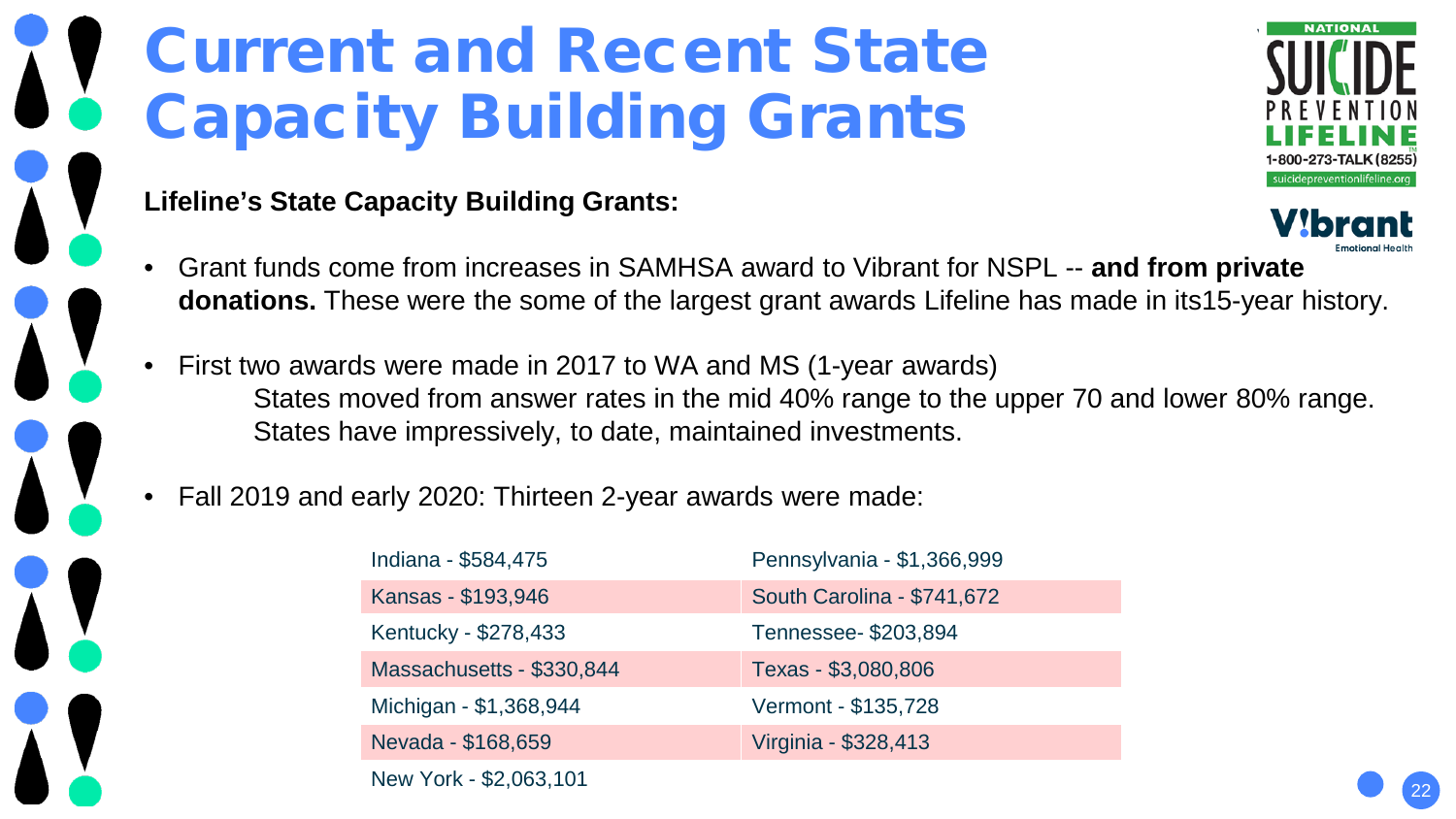# Gains in current 2-year capacity building grants

suicidepreventionlifeline.org

- 7 states have already exceeded their 2-year grant goals.
- 2 additional states (MI and SC) are within 4% and 3% points of meeting those goals.
- These gains have been made as of March 2021 (latest full data available) with 6 months still on the project
- Many states have plans in place to sustain gains with state funds.
	- States are in varying stages of sustaining investments (ex: MI and TX (two of our highest priority states due to volume) have committed \$3m+ per year to sustain NSPL center level gains.)
- Relative to boosting in-state answer rates:
	- VT has increased their answer rate by +81% points (from 0%);
	- PA and SC gaining +48% points each (both are significant call volume states)
	- MI, NV, and NY increasing by between +30 to +35% points (MI and particularly NY are high volume)
	- KY gaining by +25% points,
	- TN by  $+14%$  points
	- $KS$  by  $+12\%$  points.

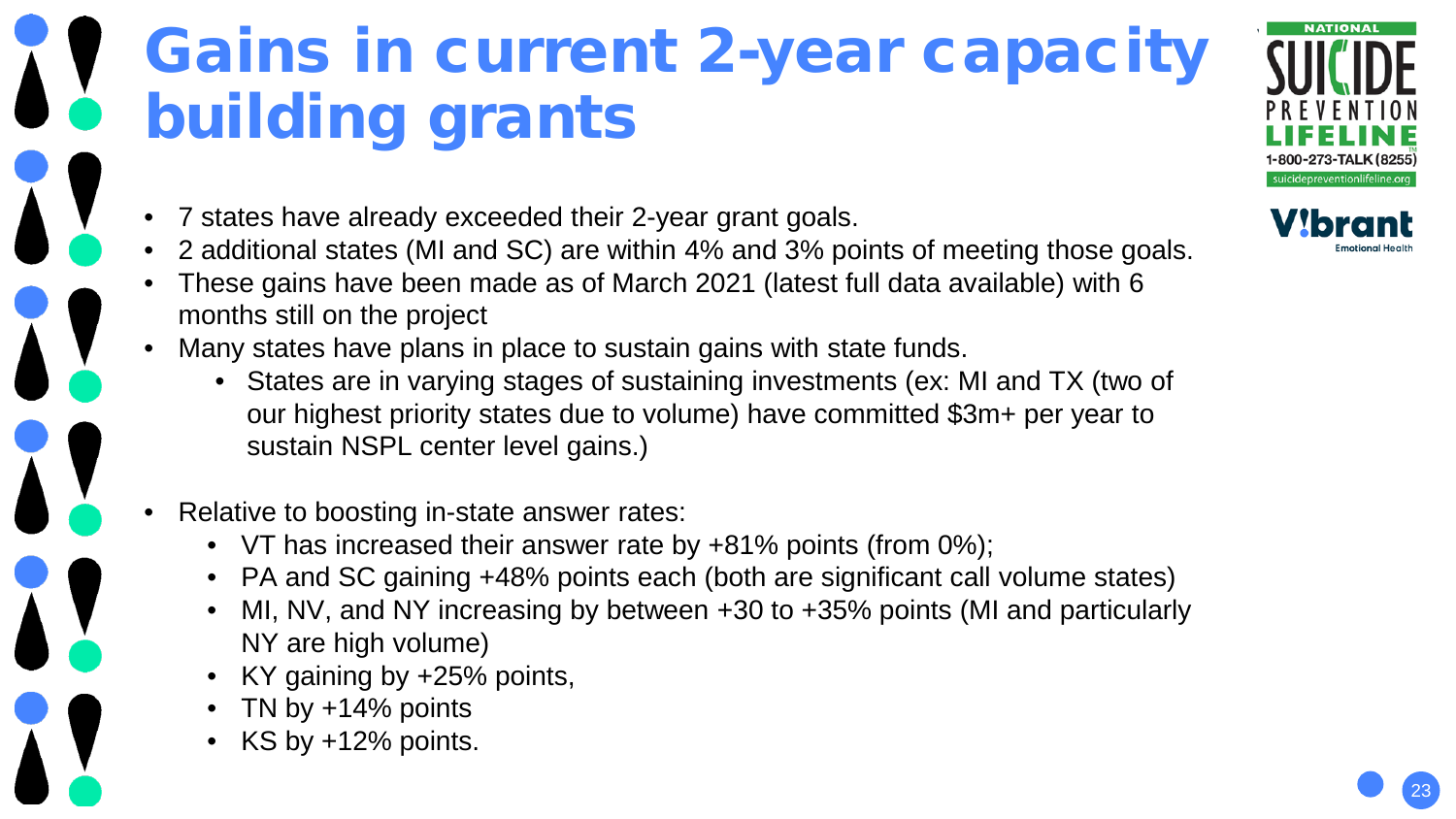



# Vibrant 988 State Planning Grants (2021)

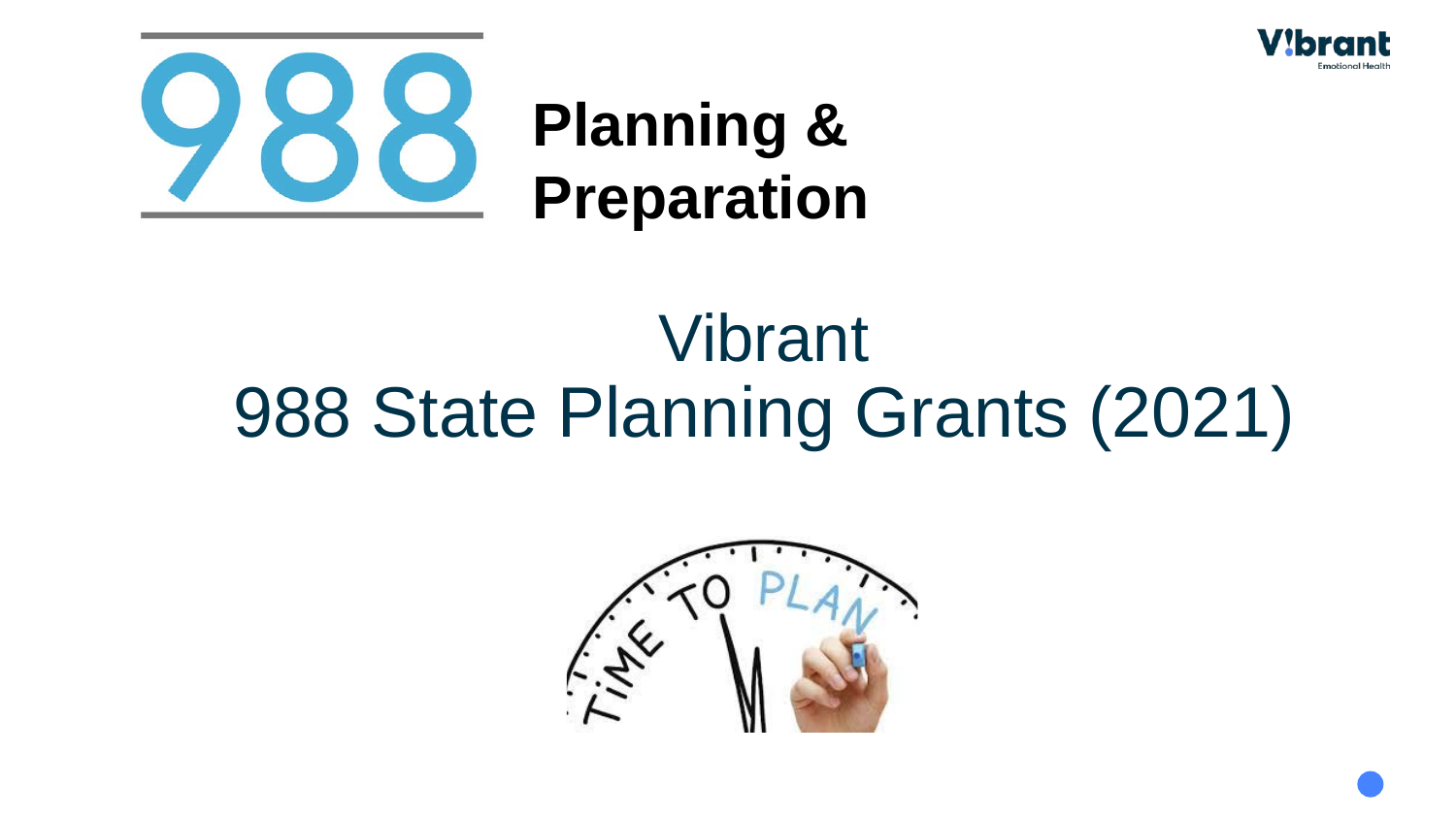### In the 988 Planning Grants, states will submit Implementation Plans based on Eight Core Planning Considerations



- **1. 24/7 statewide coverage** for 9-8-8 calls, chats, texts and follow-up services
- 2. Strategies for **diversified funding streams** for 988 centers, including consideration of 988 fees
- 3. Planning based on call, chat, and text **volume growth projections** provided by the Lifeline
- 4. States must support **Lifeline's operational, clinical and performance standards**
- 5. Multi-stakeholder **988 implementation coalitions** must be formed
- 6. 988 centers must maintain local **referral listings**, and assure **linkages to local crisis services**
- **7. Follow-up services** based on Lifeline best practices and guidelines
- **8. Consistency in public messaging** regarding range of services and how 988 is different from 911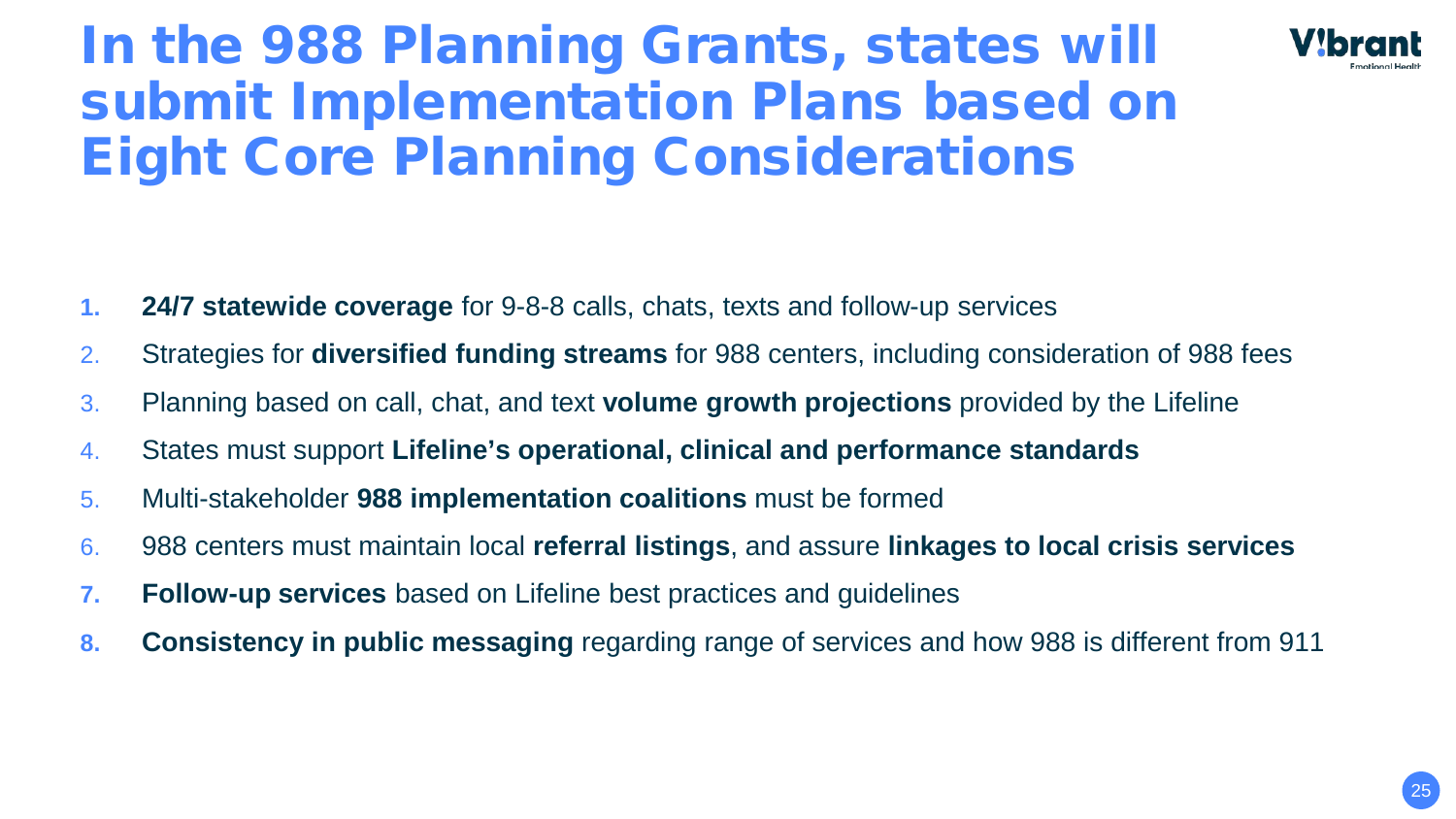

# Key 988 Planning Grant Activities

- **1. Landscape analysis of all state crisis services,** data survey of all Lifeline centers, data to state agencies (March)
- **2. Technical Assistance** session 2-3x per month February-August. Topics include:
	- Cost modeling and volume growth assumptions
	- Best practices in follow-up care
	- Operational performance metrics
	- Clinical standards
	- Equity and social justice considerations for centers and state planning/implementation coalitions
	- State legislation and 988 fee generation (similar to 911 fees)
	- Call center technologies (unified telephony platform and call management tools)
	- Public messaging for 988
- 3. Draft 988 Implementation Plan due from states to Lifeline 9/30/21
- **4. Final 988 Implementation Plan** due from states to Lifeline and SAMSHA 1/21/22